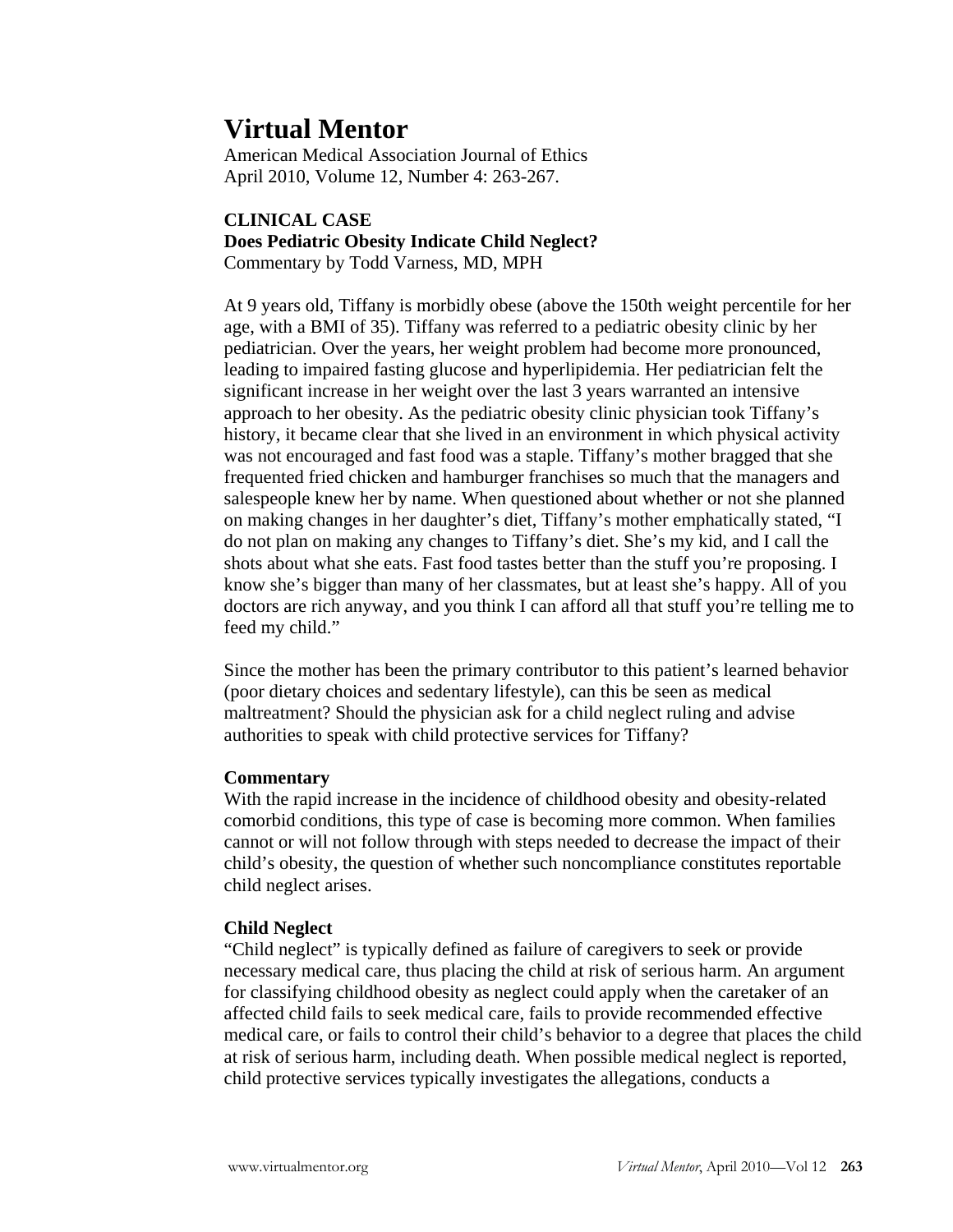comprehensive family assessment of safety and risk, determines the family's need for additional social and financial services, and if necessary, recommends additional interventions ("check-ins" to determine compliance with recommendations, home visits, removal of child from the home, etc.) to protect the child from harm. Among the many available interventions, removing the child from the home is the most severe. The threshold for doing so in cases of medical neglect is usually high, due to the need to balance the goal of protecting a child from medical harm with the risk of causing serious psychological harm by removing the child from the home.

In general, physicians should report medical neglect only when all three of the following conditions are present:

- 1. A high likelihood of serious and imminent harm;
- 2. A reasonable likelihood that an available intervention will result in effective treatment;
- 3. The absence of alternative options for addressing the problem.

These three criteria can serve as a framework for determining when a particular case might approach the threshold for reporting medical neglect [1].

Is there a high likelihood of serious and imminent harm for Tiffany? The mere *presence* of childhood obesity, even severe, does not by itself predict serious and imminent harm. Rather, it is the presence of *serious comorbid conditions* (at any level of obesity) that is relevant when assessing the criteria of "serious and imminent harm."

*What might constitute a serious obesity-related comorbid condition?* Childhood obesity is associated with a spectrum of risk [1]. In the vast majority of cases, the child's excess weight is not associated with a serious comorbid condition *during childhood*. And, while childhood obesity increases risk for development of multiple diseases *as an adult*, this does not constitute "serious and imminent harm." In some cases, however, childhood-obesity-induced morbidities can create a high risk of serious and imminent harm, which could be reversed or improved with weight loss. These conditions include severe obstructive sleep apnea with cardiorespiratory compromise, uncontrolled type 2 diabetes, and advanced fatty liver disease with cirrhosis [2-4].

Tiffany has hyperlipidemia and impaired fasting glucose—do these constitute "serious and imminent" harm? Both conditions are associated with increased risk for adult disease (i.e., type 2 diabetes and cardiovascular disease), but, because outcomes vary widely for individuals with these risk factors, and the feared outcome is in the distant future, the clinical picture at present would not constitute a high likelihood of serious and imminent harm.

*Are there effective interventions for Tiffany's obesity?* Is it reasonable to demand that families be able to achieve effective weight loss for their children? And, if it has been impossible for the biological family to reduce a child's weight, what evidence is there to suggest that a foster family would be more successful?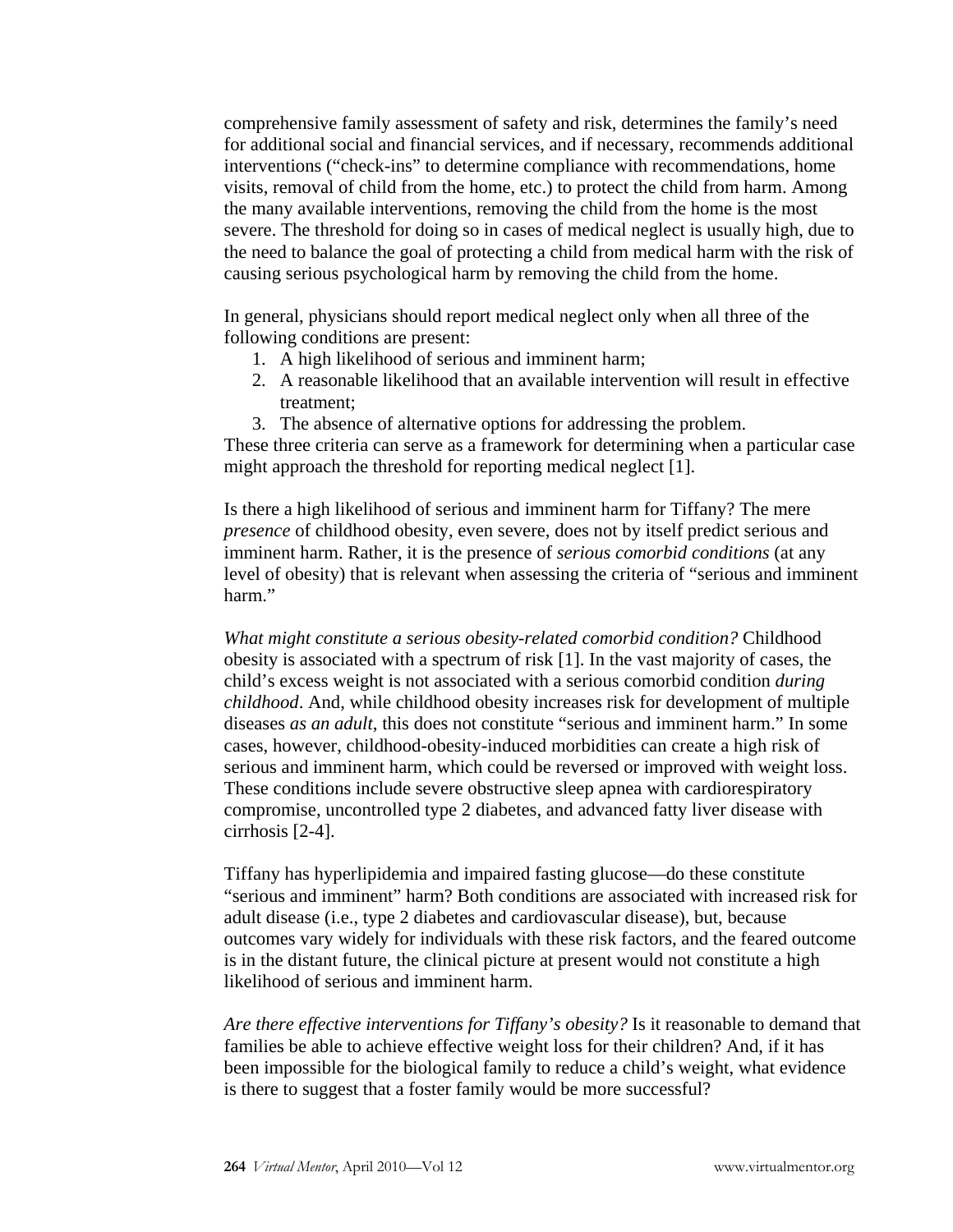Lifestyle interventions (diet and exercise) are the cornerstones of treatment for obesity and related complications. Lifestyle interventions are safe and simple in concept, and a sustained negative caloric balance (expending more energy than is consumed) will result in meaningful weight loss. While lifestyle interventions are frequently judged to be ineffective, a recent systematic review from the U.S. Preventive Services Task Force found support for the effectiveness of medium-tohigh-intensity behavioral interventions for children and adolescents who were obese [5]. Such interventions typically promote weight loss through diet and exercise modification, but also employ family-based interventions and cognitive management techniques. For Tiffany and other children with obesity-related comorbid conditions, the goal is not resolution of obesity but rather whatever (perhaps modest) weight loss is needed to alleviate the comorbid conditions. In cases of severe obesity with comorbid conditions, the goal need not be a child who is normal weight, but a child who is less obese.

In summary, effective interventions for weight reduction are available for Tiffany, and it is not unreasonable to expect that weight loss occur in either the child's current setting or with a specifically trained foster family (if removal from the home was pursued). While Tiffany's current environment may not be the ideal setting for effective weight loss, the family does have access to the pediatric obesity clinic, where behavioral interventions of medium-to-high intensity would certainly be available.

*Are there less-drastic alternatives to address this problem than charging medical neglect?* In most cases of obesity, families make a good-faith effort to address the problem when made aware of the condition and the potential adverse health consequences. The development of a serious comorbidity can serve as a wake-up call for families, prompting full cooperation with intensified medical services. Whenever obesity is detected during childhood, physicians should recommend available nutrition, exercise, and behavioral interventions, as well as referrals to professionals with appropriate expertise, to ensure that reporting the situation as medical neglect is an option of last resort. It is important to understand that a report of suspected neglect need not lead to the child's removal from the home; social service agencies and child protective services have less invasive alternatives. Additionally, raising the possibility of removal from the home may affect Tiffany's mother's thinking and behavior sufficiently to bring about compliance with the needed changes.

#### **Suggested Course of Action**

Tiffany does not appear to be at high risk for serious and imminent harm related to her obesity at this time, although, if she continues on this course, risk for serious harm will increase. Effective treatment is available for Tiffany's obesity-related conditions and is not being implemented. Alternatives to reporting medical maltreatment, however, have not been exhausted. Therefore, based on analysis of the criteria discussed above, I would discourage the physician from reporting medical neglect at the present time. While Tiffany's health has been neglected, the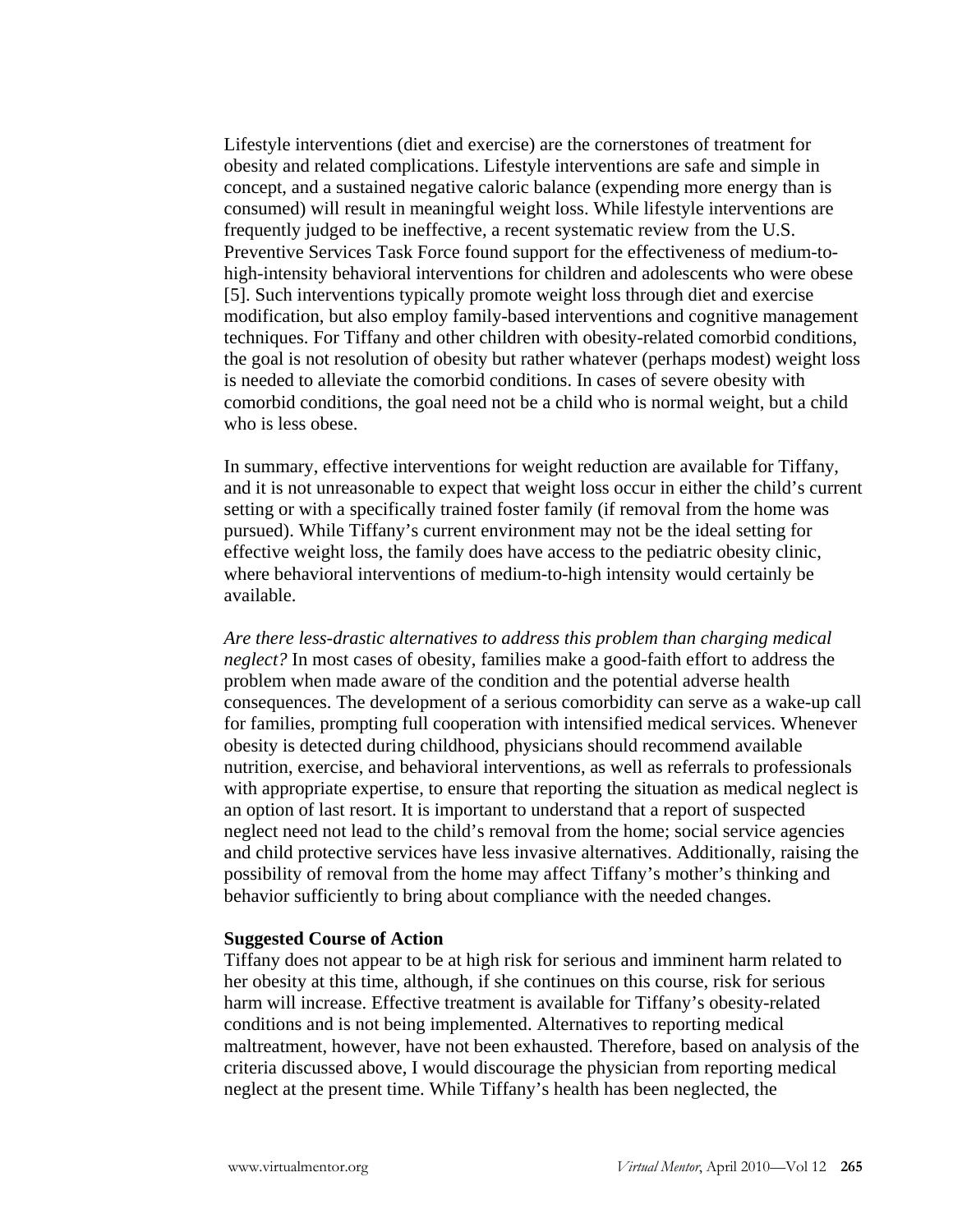consequences of the neglect have not yet reached the threshold for reporting and a request for coercive state intervention.

However, the doctor still has an obligation to vigorously attempt to address Tiffany's obesity, and to do so now, before the case progresses to one that might indeed meet the criteria for reporting medical maltreatment. Tiffany's mother's resistance, although daunting, highlights the need for immediate intervention before the comorbid conditions result in serious harm. While her response to suggested interventions reflects misunderstanding or denial of the risks of obesity, it also exposes social realities and obstacles that will need to be confronted over time. The first step is to establish a trusting relationship with the mother, therefore I recommend refraining from excessive preaching or information overload at the first visit. Rather, I would obtain more information on the child's environment, reasons why her mother does not perceive or accept the risks inherent in Tiffany's condition, and possible community resources that might be available as we move forward. With subsequent visits, I would discuss nutrition and physical activity with the initial goal of maintaining Tiffany's current weight, as opposed to weight loss. I would try to utilize other professional resources (nutrition counseling, health psychologists, etc.) when I felt that Tiffany's mother was ready for such information.

Finally, and very importantly, I would recommend involving local social services earlier rather than later. Social services should *not* be reserved only for situations that convincingly meet the criteria for reportable neglect. Social service agencies and child welfare professionals are experts at comprehensive family assessments and identifying a family's need for services. Their in-home assessment would complement the continued efforts of the medical team, and clarify the seriousness of the physician's concern about the situation. Recommendations and follow-up regarding healthy food availability in the home and strategies to increase physical activity could keep Tiffany's health from deteriorating to the point where a charge of medical neglect is unavoidable and may even yield concrete health benefits.

#### **Conclusion**

While Tiffany's case clearly involves neglect, it does not appear to constitute reportable medical neglect. Nonetheless, her case highlights the need for the physician to pursue a number of alternatives before the case progresses to one that would necessitate a report of medical neglect: namely, full efforts at behavioral modification and the involvement of social services. If these efforts fail and Tiffany's risk progresses to the point of serious and imminent harm, then her physician should report the case as medical neglect.

It is unfortunate that state intervention requires the language of "neglect," implying some moral judgment about the parent(s). As in many other instances requiring state intervention to protect children, the purpose is not to make moral judgments about parents, or to punish them, but to protect the child from serious harm. Although poverty, lack of affordable healthy food, and even lack of adequate space for exercise may play a role in many cases of severe childhood obesity, the state—and